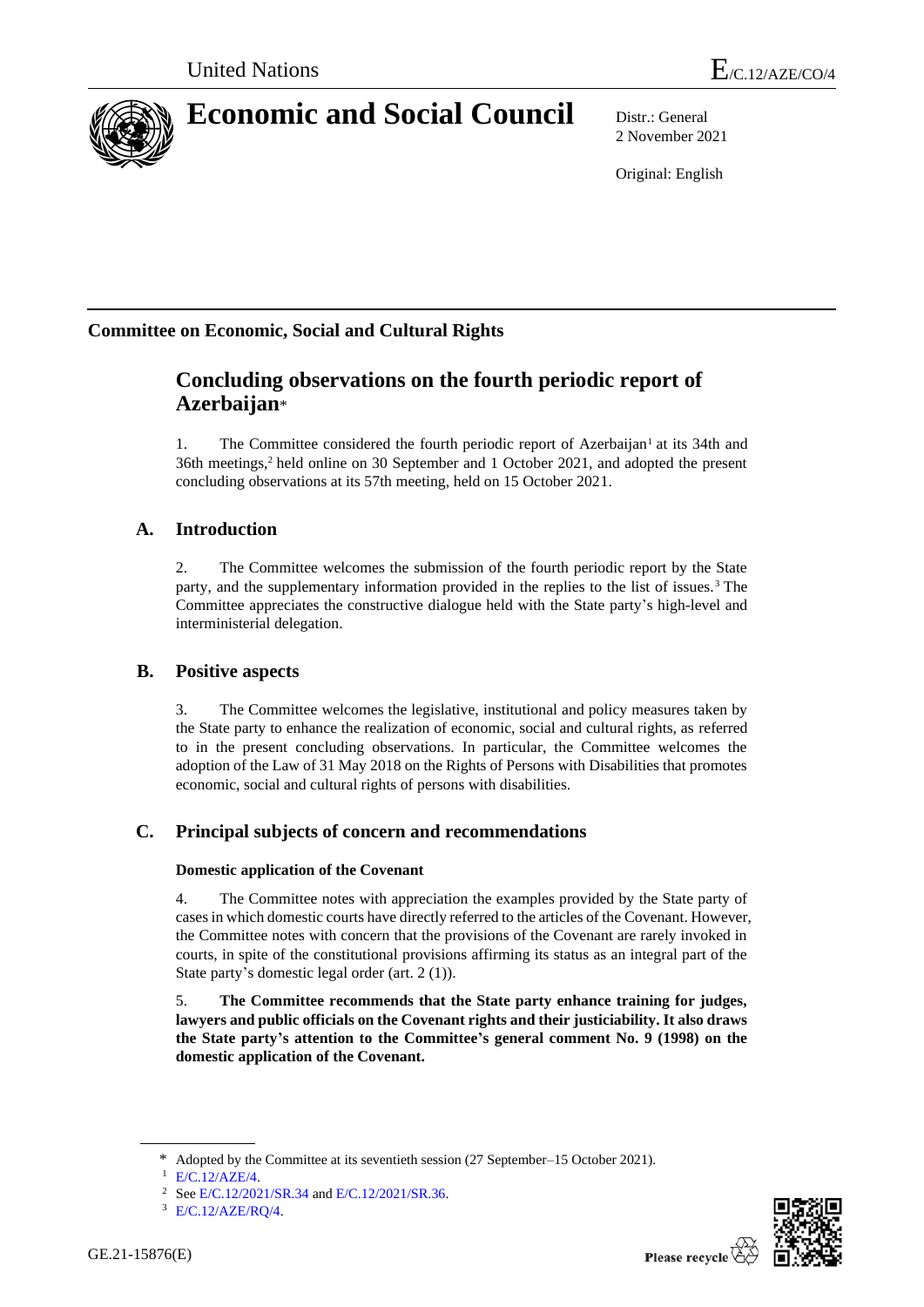#### **Application of the Covenant in the context of military hostilities**

6. The Committee recalls that, in situations of armed hostilities, the applicability of international humanitarian law does not preclude the application of international human rights law, including the Covenant, which operates independently. In that regard, while taking into account the information provided by the State party delegation during the constructive dialogue, the Committee expresses its concern about the impact on the enjoyment of economic, social and cultural rights of the military hostilities that took place in and around Nagorno-Karabakh from 27 September 2020 to 9 November 2020. In particular, the Committee takes note of the reports of economic, social and cultural rights violations, in the context of armed hostilities involving the State party's military forces, including damage to and destruction of houses, hospitals, schools, kindergartens, and historical, cultural and religious buildings and monuments (arts. 2, 11–13 and 15).

#### 7. **The Committee recommends that the State party:**

(a) **Effectively, promptly, thoroughly and impartially investigate all violations of the Covenant in the context of military hostilities, and ensure that those alleged to have committed them, including those who carried them out and those who ordered them, are brought to justice and, if found guilty, appropriately punished;**

(b) **Provide access to remedies for victims of economic, social and cultural rights violations in the context of military hostilities;**

(c) **Provide systematic training on State obligations under human rights and humanitarian law to its military forces to ensure, in the context of military operations, that the principles of distinction and proportionality are observed and that attacks against civilians and civilian objects are prohibited;**

(d) **Continue to take measures to restore non-discriminatory access to adequate housing, health, education and other public services in areas affected by military hostilities, and enhance efforts to rebuild the destroyed infrastructure;**

(e) **Take the measures necessary, in consultation with the communities affected, for the restoration of damaged historical, cultural and religious buildings and monuments, and consider seeking technical advice and assistance from the United Nations Educational, Scientific and Cultural Organization to that effect.**

#### **National human rights institution**

8. The Committee notes with concern that the Human Rights Commission of Azerbaijan was downgraded from A status to B status in 2018 by the Global Alliance of National Human Rights Institutions, while providing a number of recommendations for further strengthening its independence and effective functioning. The Committee notes with concern, in particular, that the selection and appointment process for the human rights commissioner is not sufficiently transparent and participatory (art. 2 (1)).

9. **The Committee recommends that the State party fully strengthen the independence and effective functioning of the Human Rights Commission in accordance with the principles relating to the status of national institutions for the promotion and protection of human rights (the Paris Principles), including by fully implementing the recommendations made by the Global Alliance of National Human Rights Institutions.**

# **Civil society**

10. With regard to the Law on Non-Governmental Organizations, the Law on State Registration and State Register of Legal Entities and the Law on Grants, the Committee is concerned that the laws' excessive restrictions in relation to the registration of and access to grants by non-governmental organizations, both in provision of law and in practice, hinder the operations by such organizations for the protection and promotion of all human rights, including in particular economic, social and cultural rights under the Covenant (art. 2 (1)).

11. **The Committee recommends that the State party repeal any legal provisions that unduly restrict the activities of non-governmental organizations, including in relation**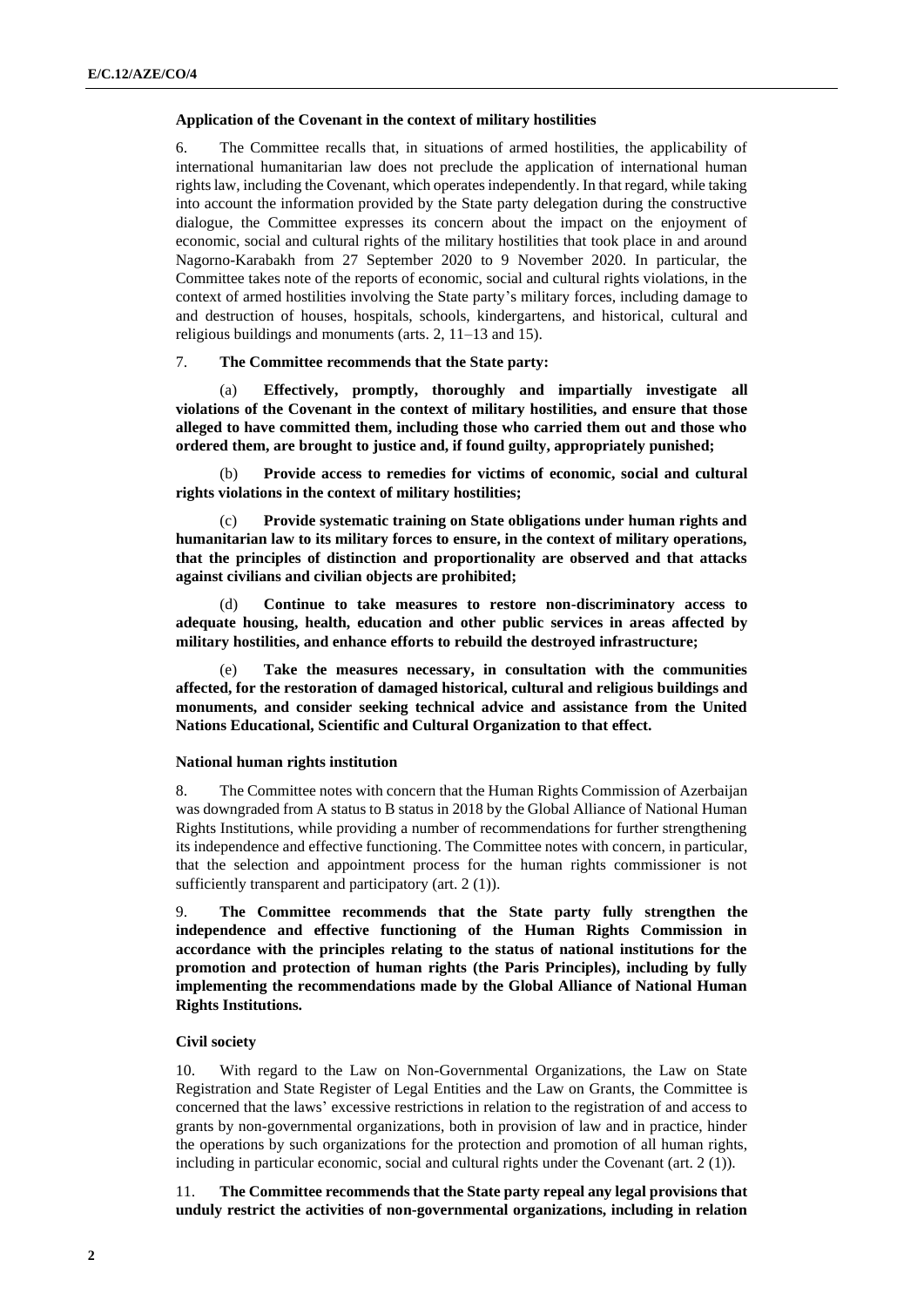**to their registration and access to grants. It further recommends that the State party guarantee an enabling environment for non-governmental organizations engaged in the promotion and protection of economic, social and cultural rights.**

# **Corruption**

12. While welcoming the information provided by the State party delegation in relation to its anti-corruption legal and institutional framework in place, the Committee is concerned about the limitations in its implementation, including shortcomings in the effective investigation, prosecution and adjudication of high-level corruption cases. It is particularly concerned about the prevalence of corruption, despite the efforts made by the State party, in the judiciary, law enforcement, public services, land administration, tax administration, public procurement and the extractive sector, which has a grave impact on the enjoyment of economic, social and cultural rights (art. 2 (1)).

#### 13. **The Committee recommends that the State party:**

Take appropriate measures to guarantee the independence and the **impartiality of the judiciary, and strengthen the capacity of the Anti-Corruption Department under General Prosecutor's Office and law enforcement agencies to combat corruption in all sectors, including through the provision of in-service training and adequate resources;**

(b) **Ensure that all acts of corruption are investigated in an independent and impartial manner, and that those responsible are brought to justice and, if found guilty, appropriately punished;**

(c) **Take the necessary measures to ensure the transparent management of natural resources, with the participation of civil society.**

#### **Business and human rights**

14. The Committee is concerned about the absence of legal obligations for business entities under the State party's jurisdiction to exercise human rights due diligence. With that regard, it notes with concern the reportedly insufficient human rights impact assessment of business activities conducted by the State Oil Company of Azerbaijan Republic (SOCAR), as well as transnational oil and gas corporations operating in the State party. The Committee is particularly concerned that the inhabitants of villages near oil and gas exploration sites have been negatively affected by increasing levels of soil, air and water pollution that severely affect their enjoyment of economic, social and cultural rights (art. 2 (1)).

#### 15. **The Committee recommends that the State party:**

(a) **Adopt a regulatory framework that requires business entities to exercise human rights due diligence in their business activities at home and abroad;**

Ensure that businesses entities operating in the State party and those **domiciled under its jurisdiction and acting abroad, irrespective of whether they are privately or State-owned, are held accountable for economic, social and cultural rights violations for which they are responsible, and that victims of such violations have access to effective remedies;**

(c) **Step up its efforts to guarantee the quality of soil, air and water sources and protect them from pollution as a result of business operations, including by establishing the liability of business entities and individuals involved in oil and gas extraction activities that lead to such pollution;**

(d) **Refer to the Committee's general comment No. 24 (2017) on State obligations under the International Covenant on Economic, Social and Cultural Rights in the context of business activities.**

#### **Climate change**

16. While welcoming the State party's efforts to diversify its economy and increase its investment in renewable energy, the Committee notes that oil and gas account for 90 per cent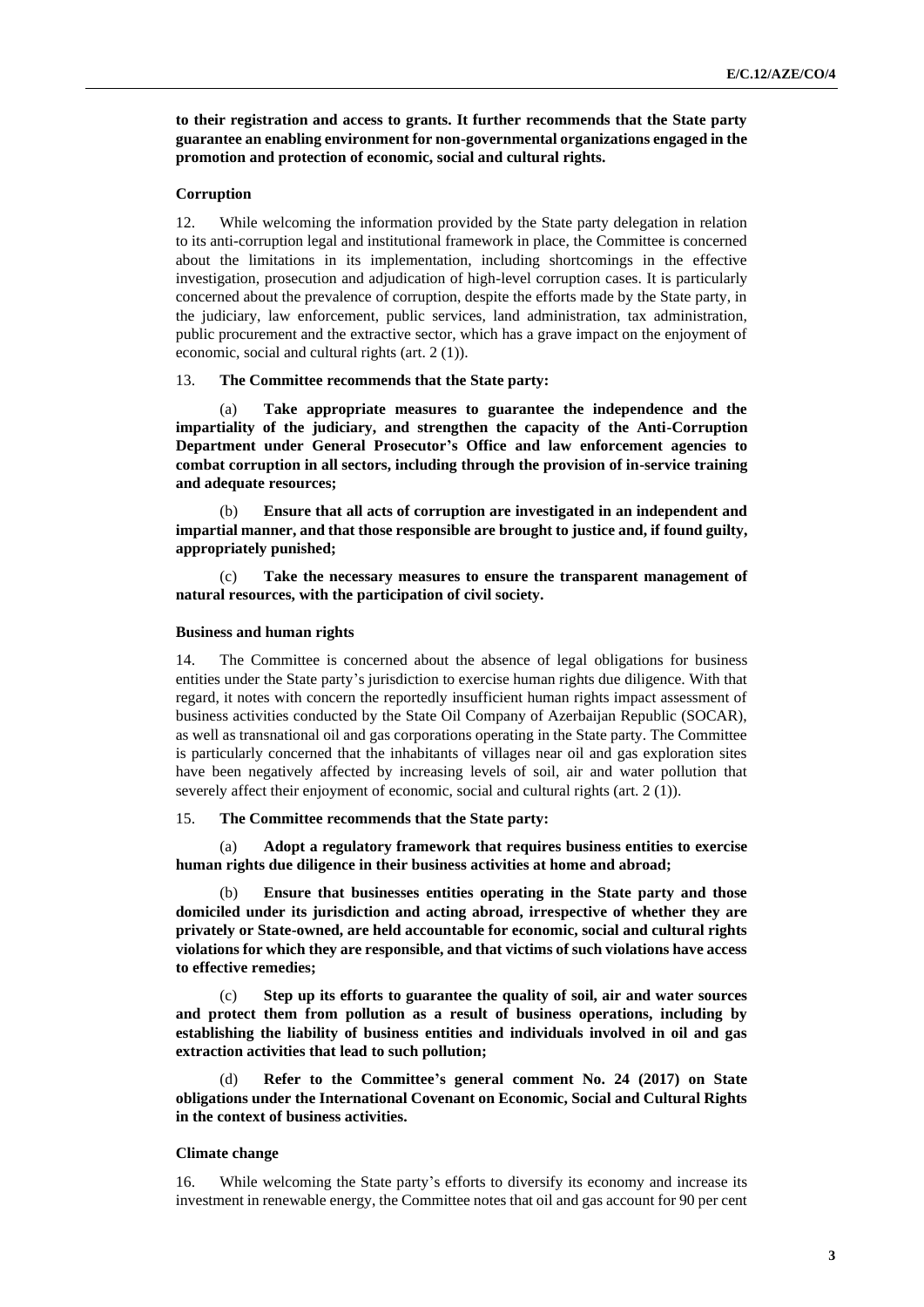of the State party's export revenues and 98 per cent of its own energy needs. Accordingly, the Committee notes with concern that the climate change mitigation measures taken or planned by the State party are insufficient and that the State party is not on track to meet its nationally determined contributions under the Paris Agreement or its targets for reduction in greenhouse gas emissions (art. 2 (1)).

17. **The Committee recommends that the State party intensify its efforts to achieve its nationally determined contributions under the Paris Agreement and to reduce its greenhouse gas emissions, in particular by promoting alternative and renewable energy sources and respecting its human rights obligations in its natural resource exploitation and export policies. The Committee refers the State party to the Committee's statement on climate change and the Covenant,<sup>4</sup> adopted on 8 October 2018.**

#### **Non-discrimination**

18. The Committee is concerned that:

(a) While the constitutional and legislative framework of the State party contains anti-discrimination provisions, there is no comprehensive anti-discrimination legislation and policy framework;

(b) Despite the State party's efforts to improve their living conditions, a large number of internally displaced persons continue to live in poverty and that their access to adequate housing, legal employment, education and health care is limited;

(c) While noting the explanation by the State party's delegation to the effect that there is no provision in law that directly discriminates against lesbian, gay, bisexual, transgender and intersex persons, the prevalence of widespread discrimination in practice, stigmatization and negative stereotypes hinder their access to economic, social and cultural rights;

(d) The absence of legal recognition of the gender identity of transgender persons is a barrier to their effective access to work, education and health services (art. 2 (2)).

# 19. **The Committee recommends that the State party:**

(a) **Adopt a comprehensive anti-discrimination legislation and policy framework aimed at ensuring equality and addressing direct, indirect, multiple and intersecting forms of discrimination on any ground, including gender identity, sexual orientation, and residence or documentation status, among others;**

(b) **Strengthen its efforts to ensure non-discriminatory access to adequate housing, employment, education and health care by disadvantaged and marginalized individuals and groups, including internally displaced persons;**

Take all measures necessary to eliminate negative stereotypes and **stigmatization of lesbian, gay, bisexual, transgender and intersex persons, including through awareness-raising campaigns for the public, health-care providers, teachers, social workers, and law enforcement and other public officials;**

(d) **Put in place an efficient procedure for legal gender recognition, irrespective of whether or not the person has undergone gender reassignment surgery, to facilitate the equal enjoyment of Covenant rights by transgender persons.**

#### **Equal rights of men and women**

20. While acknowledging the State party's efforts to develop a policy framework to promote gender equality, the Committee is nevertheless concerned that:

(a) There are still a number of professions in which women are not legally allowed to be employed, and access to economic opportunities is further limited owing to perceived traditional gender roles in the family and in society, especially in rural areas;

<sup>4</sup> [E/C.12/2018/1.](http://undocs.org/en/E/C.12/2018/1)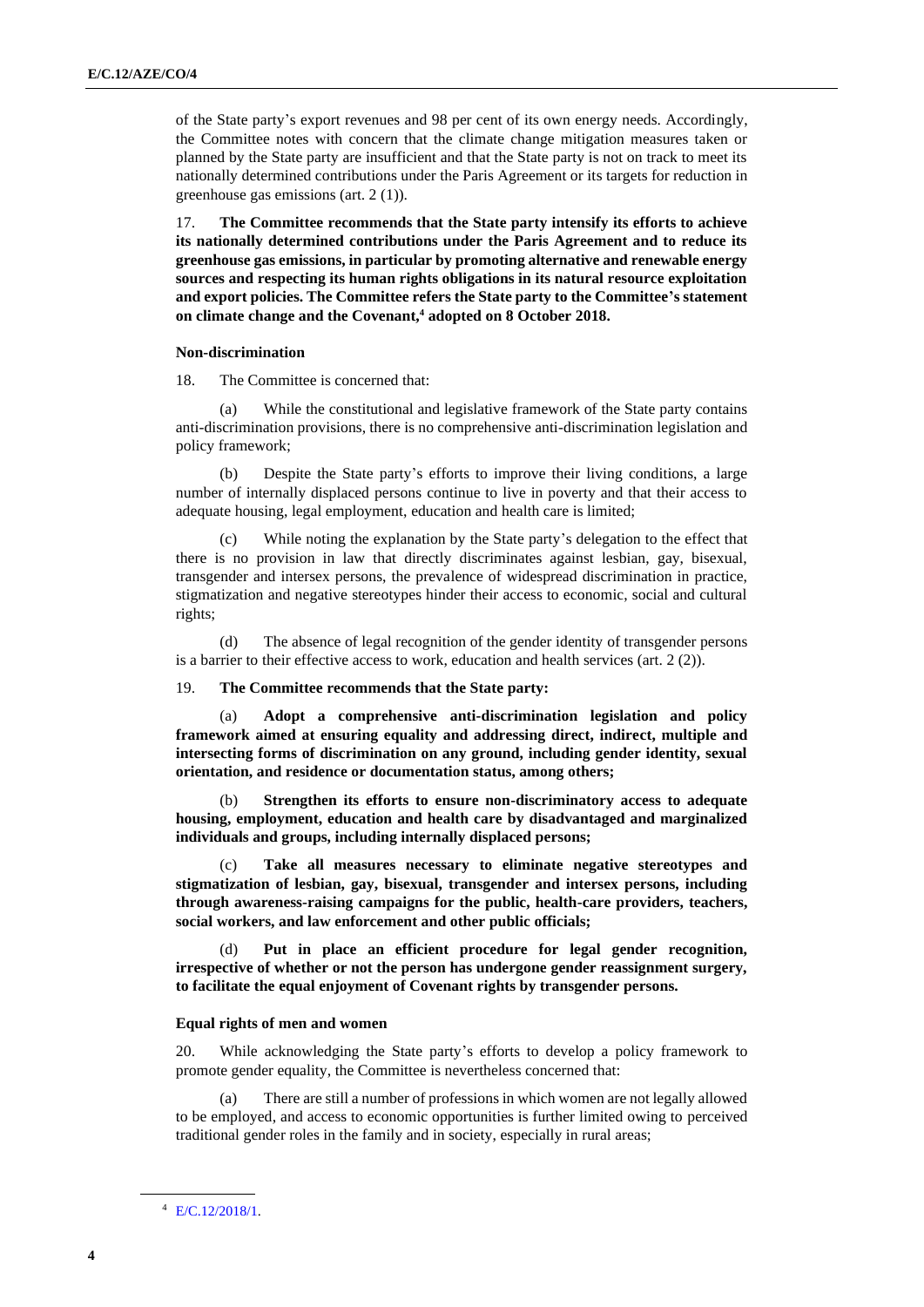(b) Women are still underrepresented in senior and decision-making positions in both the private and public sectors;

(c) The gender pay gap remains high, and women's average salary is about only half of that of men;

(d) Unequal distribution of unpaid domestic and care responsibilities between men and women remains a significant barrier to gender equality, and is further exacerbated by the detrimental impact of the coronavirus disease (COVID-19) pandemic on the socioeconomic rights of women (art. 3).

#### 21. **The Committee recommends that the State party:**

(a) **Repeal discriminatory laws as soon as possible to ensure that women have access to employment in all professions on an equal footing with men, and take concrete measures to combat the perceived traditional gender roles in the family and in society with a view to promoting equality of opportunity in employment;**

Continue to promote the increased representation of women at all levels **of public administration, in particular in decision-making positions, and promote their participation in management roles in the private sector;**

Take effective measures to close the gender pay gap, including by **addressing the structural causes that result in women occupying lower paid jobs and facing obstacles to their enjoyment of career opportunities on an equal footing with men;**

Develop policies to reduce the burden of women's unpaid domestic and **care work by promoting the sharing of family responsibilities between men and women and by undertaking awareness-raising campaigns to combat gender stereotypes in the family and in society;**

(e) **Refer to the Committee's general comment No. 16 (2005) on the equal right of men and women to the enjoyment of all economic, social and cultural rights.**

#### **Unemployment**

22. While recognizing the efforts made by the State party to promote employment, the Committee remains concerned about the high levels of unemployment and underemployment, which disproportionately affect women, young people, persons with disabilities and internally displaced persons. The Committee also notes the shortcomings in the collection of data on employment, and that accordingly, the available employment data may not fully reflect the extent of underemployment and unemployment in the State party (art. 6).

# 23. **The Committee recommends that the State party, in consultation with its social partners:**

(a) **Step up its efforts to reduce unemployment and underemployment, and ensure that its employment policies and strategies tackle the main causes of unemployment and underemployment in the State party, in particular among women, young people, persons with disabilities and internally displaced persons;**

(b) **Continue its efforts to provide diverse vocational and technical training in order to promote the acquisition of the skills needed in the labour market;**

Improve its system for the collection of disaggregated data on employment, **underemployment and unemployment, and provide updated data in its next periodic report, disaggregated by sex, age, geographical area, disability, ethnic origin, residence or documentation status, and any other parameters necessary to measure the progress made in the realization of the right to work.**

#### **Informal economy**

24. While acknowledging the efforts made by the State party to enforce transition from the informal to the formal economy, the Committee remains concerned about the high number of workers employed in the informal sector of the economy, especially in agriculture, construction and domestic work, and that these workers are not sufficiently protected by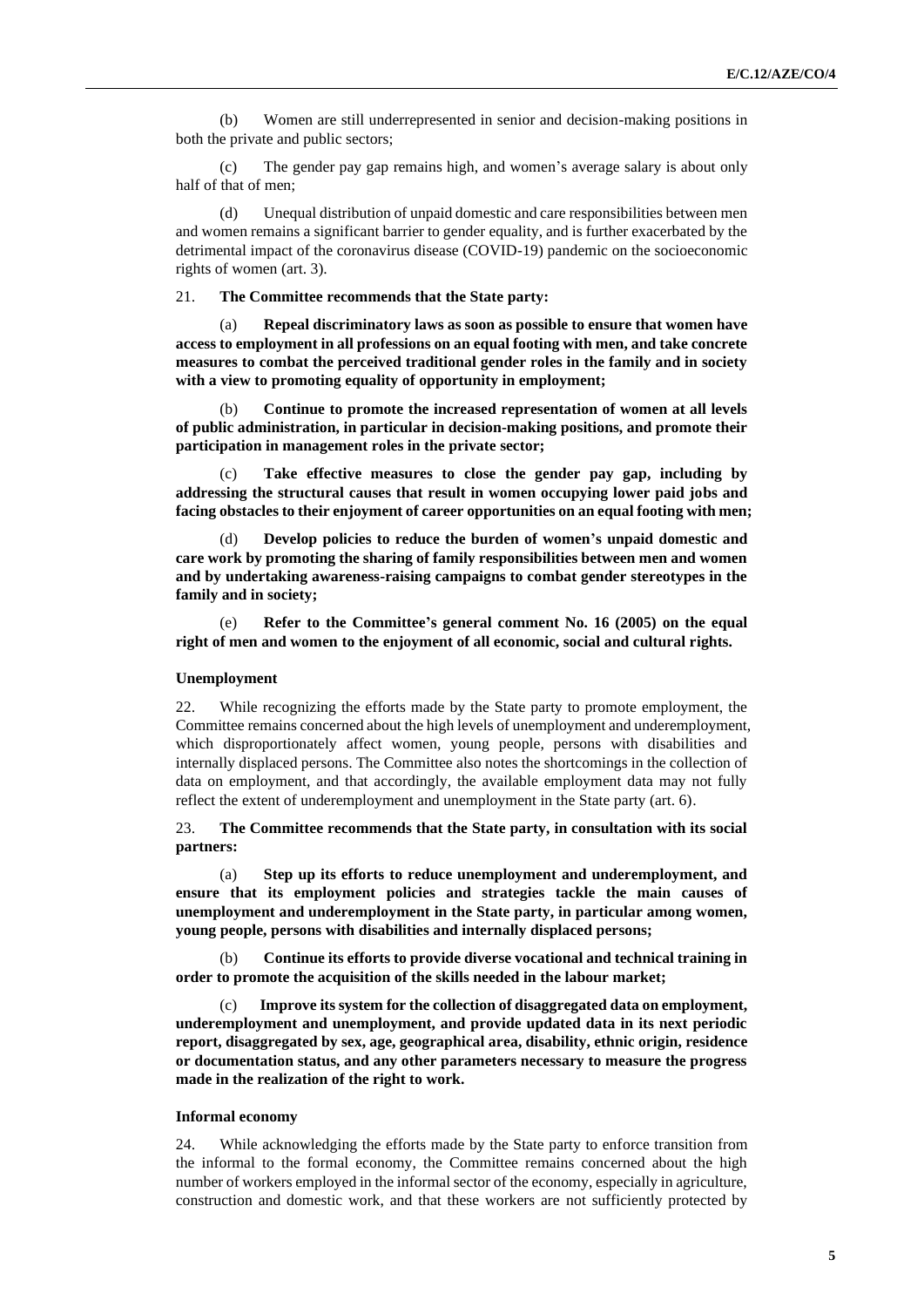labour and social protection laws, including in relation to a minimum wage, occupational health and safety, and protection from economic exploitation (arts. 6–7 and 9).

25. **The Committee recommends that the State party intensify its efforts to progressively bring workers into the formal sector and to ensure that they are covered by labour laws, have access to social protection and can lodge complaints. It also recommends that the State party ensure that labour inspections are carried out, and that occupational health and safety services are provided, in the informal sector of the economy as well.**

## **Minimum wage**

26. While noting the information provided by the State party delegation indicating that the minimum wage has been increased in 2019 to surpass the minimum subsistence level, the Committee regrets the lack of information on whether the minimum wage enables workers and their families to enjoy a decent living, and on measures taken to enforce the minimum wage in all sectors of the economy (art. 7).

27. **The Committee recommends that the State party take measures to ensure that the national minimum wage applies to all workers in all sectors and industries. It also recommends that the State party, in consultation with its social partners, periodically review the minimum wage in order to index it to the cost of living, and ensure that it enables workers and their families to make a decent living.**

#### **Right to just and favourable conditions of work**

28. The Committee is concerned about pervasive labour rights violations, especially of migrant workers, in the fields of agriculture, construction, and oil and gas sectors, including non-payment or underpayment of salaries, salary discrimination, and workplace deaths and injuries. It is also concerned that, despite the reports of labour rights violations in many sectors of the economy, the labour inspections have been suspended following the Law of 20 October 2015 on suspension of inspection in the field of entrepreneurship (art. 7).

29. **The Committee recommends that the State party take measures to:**

(a) **Ensure that all workers, in particular migrant workers, enjoy just and favourable conditions of work without discrimination, and are protected from occupational injuries and accidents, exploitation and abuse;**

(b) **Repeal the Law of 20 October 2015 on suspension of inspection in the field of entrepreneurship, and ensure that labour inspection mechanisms are operational and the labour inspectors monitor the conditions of work, especially in agriculture, construction, and the oil and gas sectors, with a view to fully enforcing employment standards;**

(c) **Provide access to effective remedies to all victims of labour rights violations, ensuring compensation and guarantee of non-repetition;**

(d) **Refer to its general comment No. 23 (2016) on the right to just and favourable conditions of work.**

#### **Trade union rights**

30. The Committee notes with concern that, despite protection of trade union rights in law, workers, especially those working in transnational corporations operating in the oil and gas sectors, abstain from engaging in trade union activities out of fear of reprisals. The Committee remains concerned about the excessive restrictions on the right to strike by workers in the air and railway sector (art. 8).

31. **The Committee recommends that workers, including those employed in the oil and gas sectors, can freely exercise trade union rights, including rights to collective bargaining, strike and union representation, and be effectively protected against**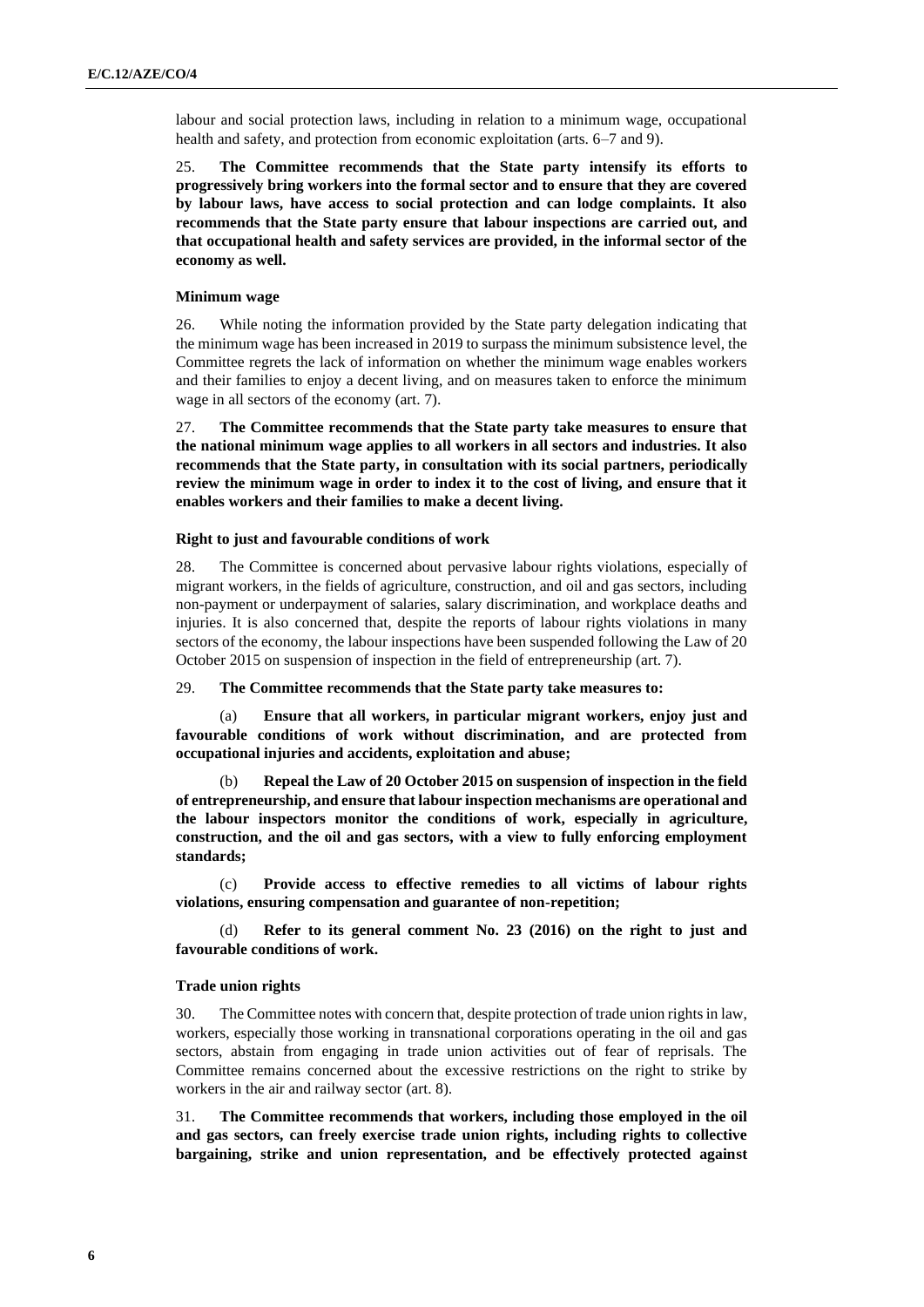**reprisals. It also reiterates its previous recommendation**<sup>5</sup> **that the State party revise the scope of the definition of essential services so as to ensure the effective exercise of the right to strike, including by workers in the air and railway sectors.**

#### **Right to social security**

32. While welcoming the information provided by the State party that the amounts of some social security benefits have been increased throughout the years, the Committee is concerned that the levels of social benefits are still inadequate, especially those provided for unemployment, disability or old age. The Committee also notes with concern the shortcomings in the coordination of different social protection measures, which result in inadequate access to social security for some beneficiaries (art. 9).

33. **The Committee recommends that the State party continue its efforts to adjust the levels of social protection measures and establish a sustainable system of indexation and, if necessary, carry out recalculations of social allowances. The Committee also recommends that the State party allocate the necessary human, technical and financial resources and training to strengthen the administrative capacity of the social services with a view to ensuring coordination of the social protection measures, and ensuring adequate, targeted and individualized support for beneficiaries.**

#### **Gender-based violence**

34. While welcoming the information provided by the State party delegation in relation to efforts undertaken to eliminate it, the Committee remains concerned at the high incidence of gender-based violence against women and the very low rate of reporting, in particular of domestic violence. It is further concerned about the limited availability of shelters and support services for victims (art. 10).

35. **The Committee recommends that the State party take effective measures to facilitate and encourage the reporting of gender-based violence, including domestic violence, and ensure that all reported cases are promptly and thoroughly investigated, that the perpetrators are punished with penalties commensurate with the gravity of the offences and that victims receive adequate support, including temporary shelter, legal assistance and psychological support. It also recommends that the State party strengthen its efforts to raise awareness among the general public about gender-based violence against women, and to provide gender-sensitive training to law enforcement and judiciary personnel on how to handle cases of gender-based violence against women, including domestic violence. The Committee further recommends that the State party consider ratifying the Council of Europe Convention on Preventing and Combating Violence against Women and Domestic Violence (Istanbul Convention).**

#### **Right to adequate housing**

36. The Committee is concerned about the shortage of affordable housing in the State party, which is exacerbated by the rapid urbanization, especially in and around Baku. It is also concerned that a substantial number of marginalized and disadvantaged households continue living in inadequate and informal dwellings that reportedly lack documentation and were constructed on unsuitable and often unstable land (art. 11).

37. **The Committee recommends that the State party adopt and implement a rightsbased housing strategy, in order to address the shortage of affordable housing and achieve long-term housing solutions, improve the quality of housing, and provide affordable housing units and social housing units, especially for disadvantaged and marginalized individuals and groups.**

#### **Poverty**

38. While taking note of official statistical data showing a low rate of income inequality in the State party, the Committee remains concerned about the prevalence of income

<sup>5</sup> [E/C.12/AZE/CO/3,](http://undocs.org/en/E/C.12/AZE/CO/3) para. 15.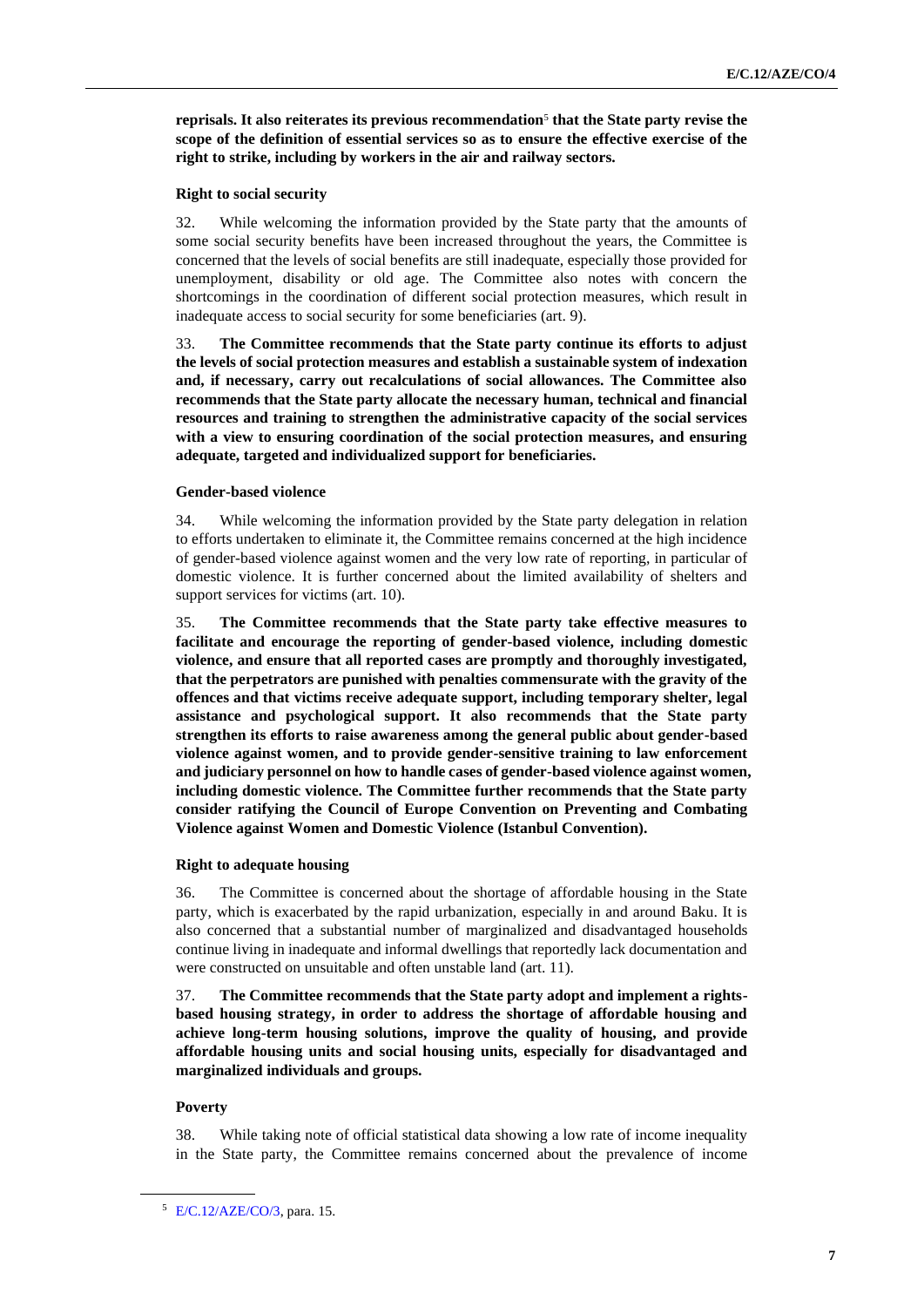inequality in practice, which disproportionately affects disadvantaged and marginalized individuals and groups. The Committee also notes with concern that over 4 per cent of the State party's population lives below the national poverty line (art. 11).

39. **The Committee recommends that the State party take effective measures to reduce income inequality. It also recommends that the State party intensify its efforts to eradicate poverty and address its root causes. The Committee refers the State party to the Committee's statement on poverty and the Covenant,<sup>6</sup> adopted on 4 May 2001.**

#### **Right to food**

40. The Committee notes with concern:

The vulnerability of the State party's population to food insecurity, and the prevalence of hunger and malnutrition, leading to substantial rates of stunting, obesity and anaemia;

(b) Challenges related to access to land, land registration, agricultural credits, and transport and distribution of foodstuffs;

(c) Difficulties encountered by smallholder farmers in relation to selling their products, taking into account reports of smallholder farmers having to throw away their crops after harvest because they were not able to sell, keep or process their crops, and insufficient support provided by the State party to smallholder farmers;

(d) Degradation of arable land, droughts, water scarcity, land and water pollution, and other environmental risks to food security that are projected to further upsurge as a result of climate change (art. 11).

#### 41. **The Committee recommends that the State party take measures to:**

(a) **Adopt a comprehensive policy to address malnutrition, and allocate sufficient human and financial resources for its implementation;**

Enhance food security, including by ensuring effective access to land, **security of land tenure, the transport and distribution of foodstuffs, and the availability of agricultural credits;**

(c) **Address the challenges faced by smallholder farmers, and improve their productivity by facilitating their access to appropriate technologies and to markets in order to raise incomes in rural areas;**

Develop a sustainable land and water management strategy that **incorporates climate change adaptation measures in order to enhance sustainable agricultural production;**

Refer to the Committee's general comment No. 12 (1999) on the right to **adequate food, and to the Voluntary Guidelines to Support the Progressive Realization of the Right to Adequate Food in the Context of National Food Security, adopted by the Food and Agriculture Organization of the United Nations in 2004.**

## **Right to health**

42. The Committee notes with concern that, despite the State party's investments to build and improve health-care infrastructure in rural and remote areas, the availability, accessibility and quality of health care remain limited, especially in the rural and remote areas. The Committee is also concerned about the widespread practice of informal payments from patients being accepted by health-care practitioners (art. 12).

43. **The Committee recommends that the State party allocate sufficient resources to the health sector and continue its efforts to ensure the availability, accessibility, acceptability and quality of health-care services, in particular in rural and remote areas, including by securing a sufficient number of qualified medical personnel, and continuing to ensure adequate medical equipment, infrastructure and facilities. It also** 

<sup>6</sup> [E/C.12/2001/10.](http://undocs.org/en/E/C.12/2001/10)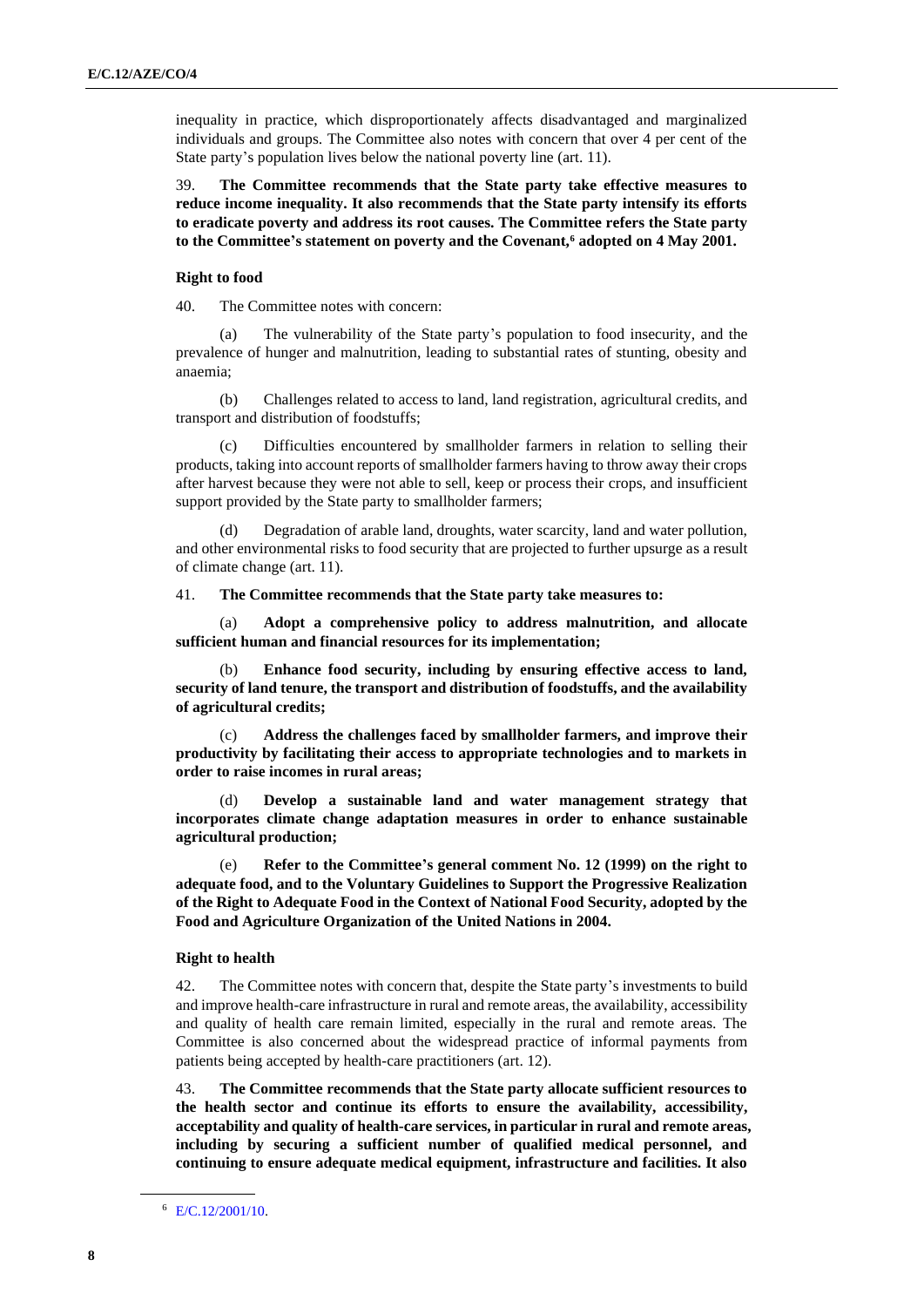**recommends that the State party continue taking measures to prohibit the acceptance of informal payments by health-care practitioners, and further recommends that the State party roll out the universal health insurance system across the country and ensure the adequacy of its coverage, in order to guarantee access to affordable health care for all segments of the population, including disadvantaged and marginalized individuals.**

#### **Health-care response to the COVID-19 pandemic**

44. The Committee welcomes the information provided by the State party's delegation about its efforts to contain the spread of COVID-19 and to increase vaccination rates against COVID-19, including by operationalizing mobile vaccination units. It is nonetheless concerned about the COVID-19 pandemic's disproportionate impact on the right of everyone to the enjoyment of the highest attainable standard of physical and mental health, especially on disadvantaged and marginalized groups, such as women, children and internally displaced persons (art. 12).

#### 45. **The Committee recommends that the State party:**

(a) **Continue its efforts to facilitate universal and equitable access to COVID-19 testing, treatment and immunization;**

Regularly collect and disseminate to the public reliable and scientifically **accurate information and statistical data in relation to the COVID-19 pandemic, including information on vaccines against COVID-19;**

(c) **Ensure that constraints on health-care resources owing to the COVID-19 pandemic do not significantly hinder access to health care, including for pre-existing conditions;**

(d) **Refer to the Committee's general comment No. 25 (2020) on science and economic, social and cultural rights, and the Committee's three statements, on the COVID-19 pandemic and economic, social and cultural rights,** <sup>7</sup> **on universal and equitable access to vaccines for COVID-19,**<sup>8</sup> **and on universal affordable vaccination against COVID-19, international cooperation and intellectual property.**<sup>9</sup>

#### **Sexual and reproductive health**

46. While welcoming the information provided by the State party in relation to the progress made in reducing maternal mortality rates, and noting the measures taken to promote access to sexual and reproductive health care under its reproductive health strategy, $10$  the Committee is nonetheless concerned about the inadequate access to sexual and reproductive health care and education, including by adolescents, persons living in rural areas, persons living on low incomes and persons with disabilities, and is also concerned about the limited availability and accessibility of modern contraceptives (art. 12).

47. **The Committee recommends that the State party ensure the availability, accessibility and affordability of sexual and reproductive health services, including modern contraceptives, for all, including adolescents, persons living in rural areas, persons living on low incomes and persons with disabilities. The Committee also recommends that the State party incorporate comprehensive, non-discriminatory, evidence-based, scientifically accurate, and age-appropriate sexual and reproductive health education into the school curricula. The Committee refers the State party to its general comment No. 22 (2016) on the right to sexual and reproductive health.**

# **Drug use**

48. While welcoming the information provided by the State party in relation to its harm reduction programmes,<sup>11</sup> the Committee is nonetheless concerned about the acute health

<sup>7</sup> [E/C.12/2020/1.](http://undocs.org/en/E/C.12/2020/1)

<sup>8</sup> [E/C.12/2020/2.](http://undocs.org/en/E/C.12/2020/2)

<sup>9</sup> [E/C.12/2021/1.](http://undocs.org/en/E/C.12/2021/1)

<sup>10</sup> [E/C.12/AZE/RQ/4,](http://undocs.org/en/E/C.12/AZE/RQ/4) paras. 232–236.

<sup>11</sup> Ibid., paras. 240–246.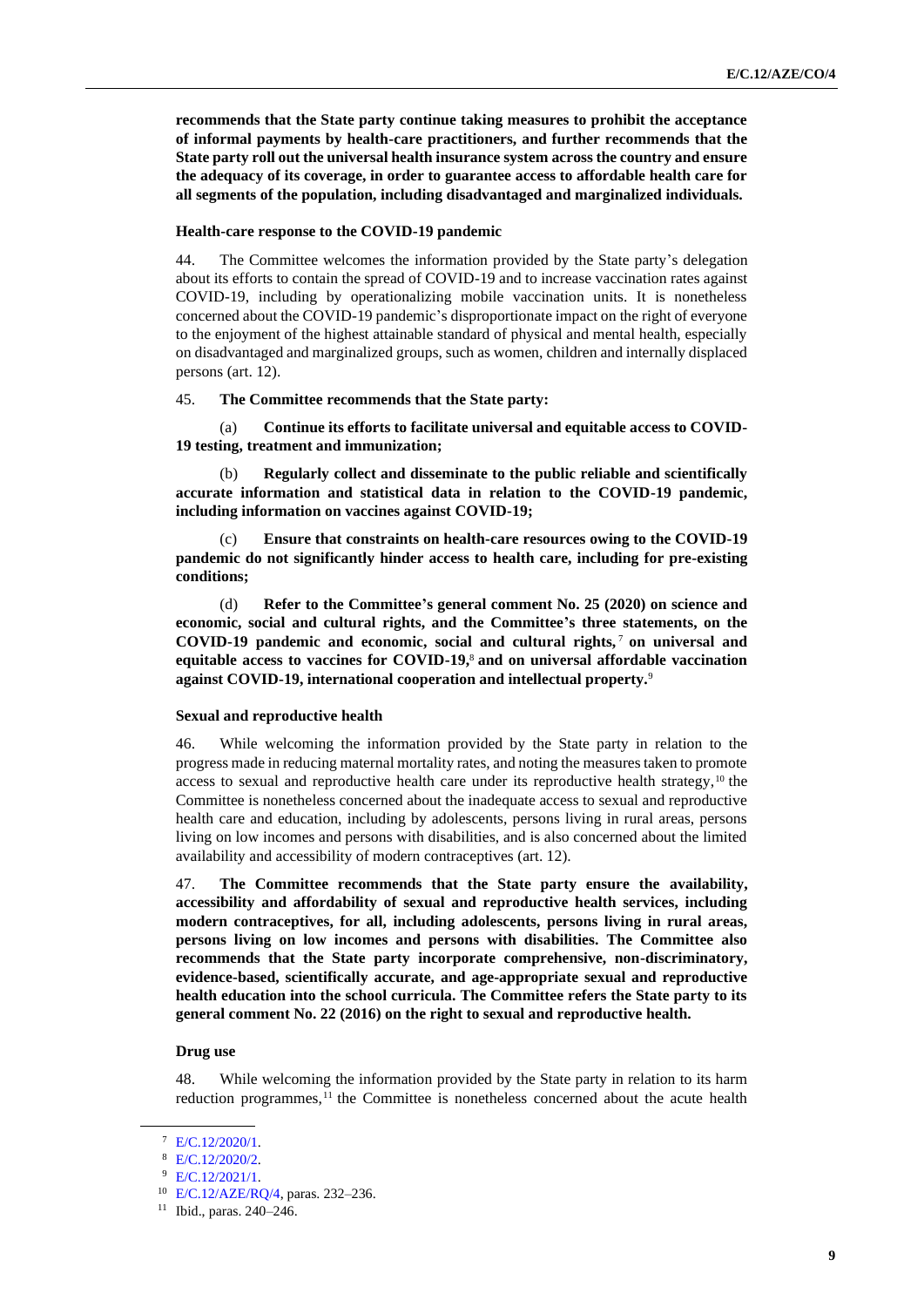conditions of drug users, such as the prevalence of HIV infections, and the limited access of drug users to health-care services due to social stigma. It is also concerned about limited access to opioid substitution therapy and harm reduction programmes, in particular in prisons (art. 12).

49. **The Committee recommends that the State party take the measures necessary to combat social stigma against drug users, including by training the police, prison officials, social workers and medical professionals and by raising awareness among the public. It also recommends that the State party expand the provision of harm reduction services and opioid substitution therapy and allocate the necessary resources to the relevant programmes.**

# **Mental health**

50. While acknowledging the information provided by the State party in relation to its legislative and policy measures taken to promote mental health,<sup>12</sup> the Committee remains concerned about the inadequate non-residential and community-based mental health-care services for persons with psychosocial disabilities and persons with mental health conditions, and about the prevalence of compulsory admissions of such individuals to psychiatric institutions. It is also concerned about the stigmatization of persons with psychosocial disabilities and persons with mental health conditions (art. 12).

51. **The Committee recommends that the State party increase the availability, accessibility and quality of professional mental health-care services, including nonresidential and community-based services, and of skilled personnel. It urges the State party to combat the social stigmatization of persons with mental health conditions, including by conducting activities to raise awareness among the public.**

#### **Right to education**

52. The Committee welcomes the efforts made by the State party to improve the availability and quality of education, notably preschool education. However, the Committee notes with concern the pervasive difficulties faced by disadvantaged and marginalized children and the regional disparities in access to quality primary and secondary education. It also notes with concern the financial and material barriers to access vocational training and tertiary education (art. 13).

#### 53. **The Committee recommends that the State party:**

Increase its resource allocation to education in order to ensure universal **and equal access to quality and inclusive primary and secondary education throughout the country, including by reducing social exclusion of internally displaced children and children living in rural areas and economic exclusion of children from poor households, and by overcoming barriers for children with disabilities;**

(b) **Continue taking measures to remove the financial and material barriers to ensure non-discriminatory access to vocational training and tertiary education.**

#### **Impact of the COVID-19 pandemic on education**

54. The Committee is concerned about the deepening educational inequalities disproportionately affecting children from poor households, children with disabilities and children living in rural areas during the COVID-19 pandemic owing to school closures and distance learning. It notes in particular that approximately 30 per cent of children in the State party did not have access to the Internet and therefore could not follow online classes (art. 13).

55. **The Committee recommends that the State party continue taking all measures necessary in the context of the COVID-19 pandemic to ensure that children have safe access to education at schools, and that children, especially disadvantaged and marginalized children, receive educational support to not fall behind in their learning.**

<sup>12</sup> Ibid., paras. 240–242.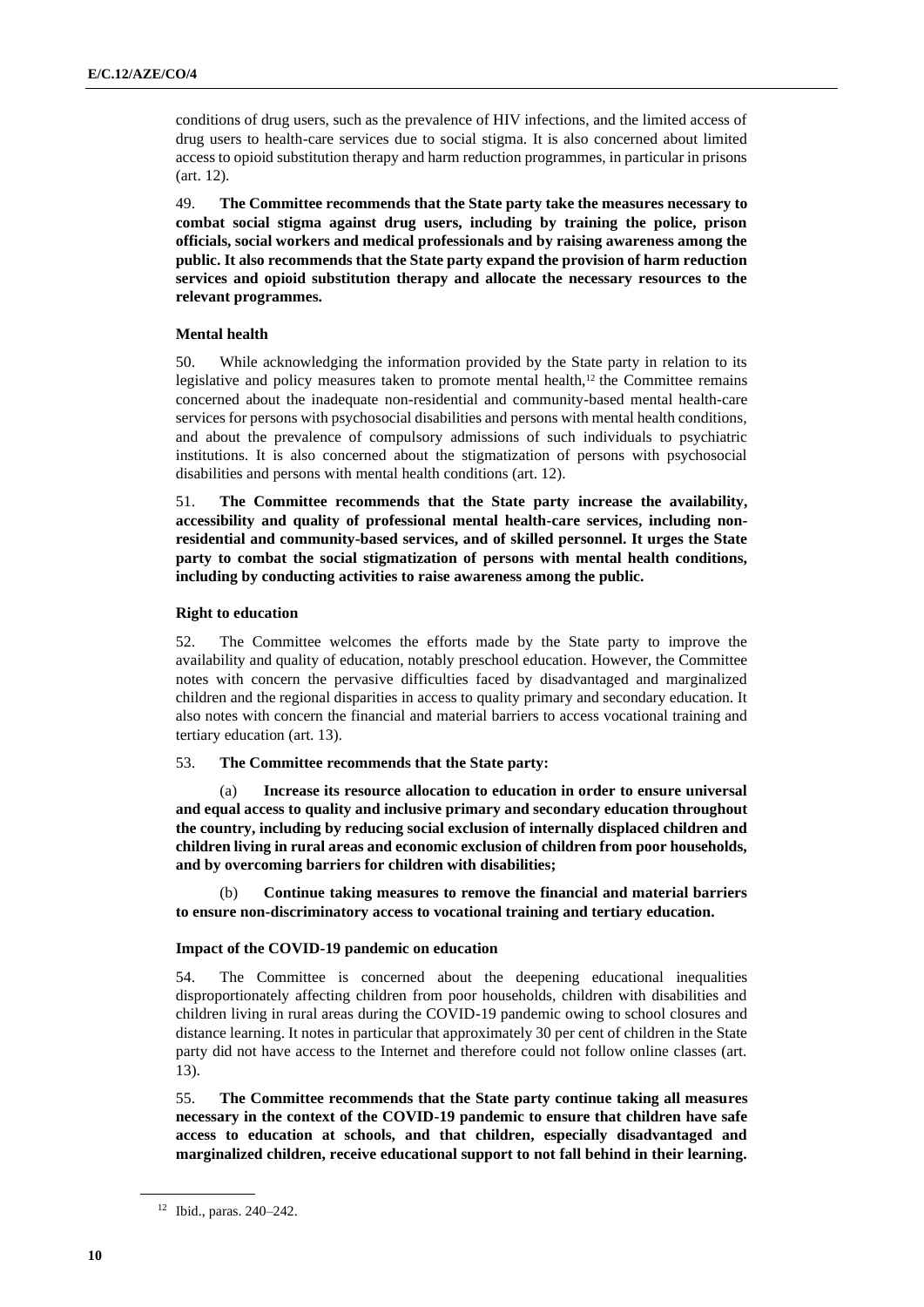### **It also draws the State party's attention to paragraphs 7 and 15 of its statement on the COVID-19 pandemic and economic, social and cultural rights.**<sup>13</sup>

#### **Cultural rights**

56. While noting the measures taken by the State party to facilitate the teaching of some minority languages, including Georgian and Russian, the Committee notes with concern the lack of comprehensive measures and mechanisms that enable different minorities composing the State party's population to promote and express their cultural identity and fully exercise their cultural rights, and to learn and use their language; and that promote respect and intercultural understanding among different groups in the society overall (arts. 13 and 15).

57. **The Committee recommends that the State party take legislative measures and create mechanisms to foster an enabling environment for the preservation, development, promotion and expression of the identity, history, culture, language, traditions and customs of the minorities composing the State party's population. It also recommends that the State party design and conduct public awareness-raising campaigns and other measures, including comprehensive measures that target the majority population, in order to promote understanding, tolerance and friendship among all nations and all racial, ethnic or religious groups, in line with article 13 (1) of the Covenant.**

#### **Digital divide**

58. While noting the investments made in improving the digital infrastructure in the State party, the Committee remains concerned about the pervasive digital divide, resulting in lack of access to the Internet and digital technologies and services for persons living in rural areas, low-income households and persons with disabilities. The Committee is particularly concerned that, due to the digital divide in the country, disadvantaged and marginalized individuals and groups have had limited access to economic, social and cultural rights during the COVID-19 pandemic, because of the increased reliance on the Internet and digital technologies (art. 15).

59. **The Committee recommends that the State party continue working to narrow the digital divide by expanding access to the Internet and digital technologies, in particular for disadvantaged and marginalized individuals and groups. The Committee refers the State party to the Committee's general comment No. 25 (2020) on science and economic, social and cultural rights.**

# **D. Other recommendations**

60. **The Committee encourages the State party to ratify the Optional Protocol to the International Covenant on Economic, Social and Cultural Rights.**

61. **The Committee recommends that the State party take fully into account its obligations under the Covenant and ensure the full enjoyment of the rights enshrined therein in the implementation of the 2030 Agenda for Sustainable Development at the national level. Achievement of the Sustainable Development Goals would be significantly facilitated by the State party establishing independent mechanisms to monitor progress and by treating beneficiaries of public programmes as rights holders who can claim entitlements. Implementing the Goals on the basis of the principles of participation, accountability and non-discrimination would ensure that no one is left behind. In this regard, the Committee draws the State party's attention to the Committee's statement on the pledge to leave no one behind.<sup>14</sup>**

62. **The Committee requests that the State party disseminate the present concluding observations widely at all levels of society, including at the national and municipal levels, in particular among parliamentarians, public officials and judicial authorities, and that it inform the Committee in its next periodic report about the steps taken to implement** 

<sup>13</sup> [E/C.12/2020/1.](http://undocs.org/en/E/C.12/2020/1)

<sup>14</sup> [E/C.12/2019/1.](http://undocs.org/en/E/C.12/2019/1)